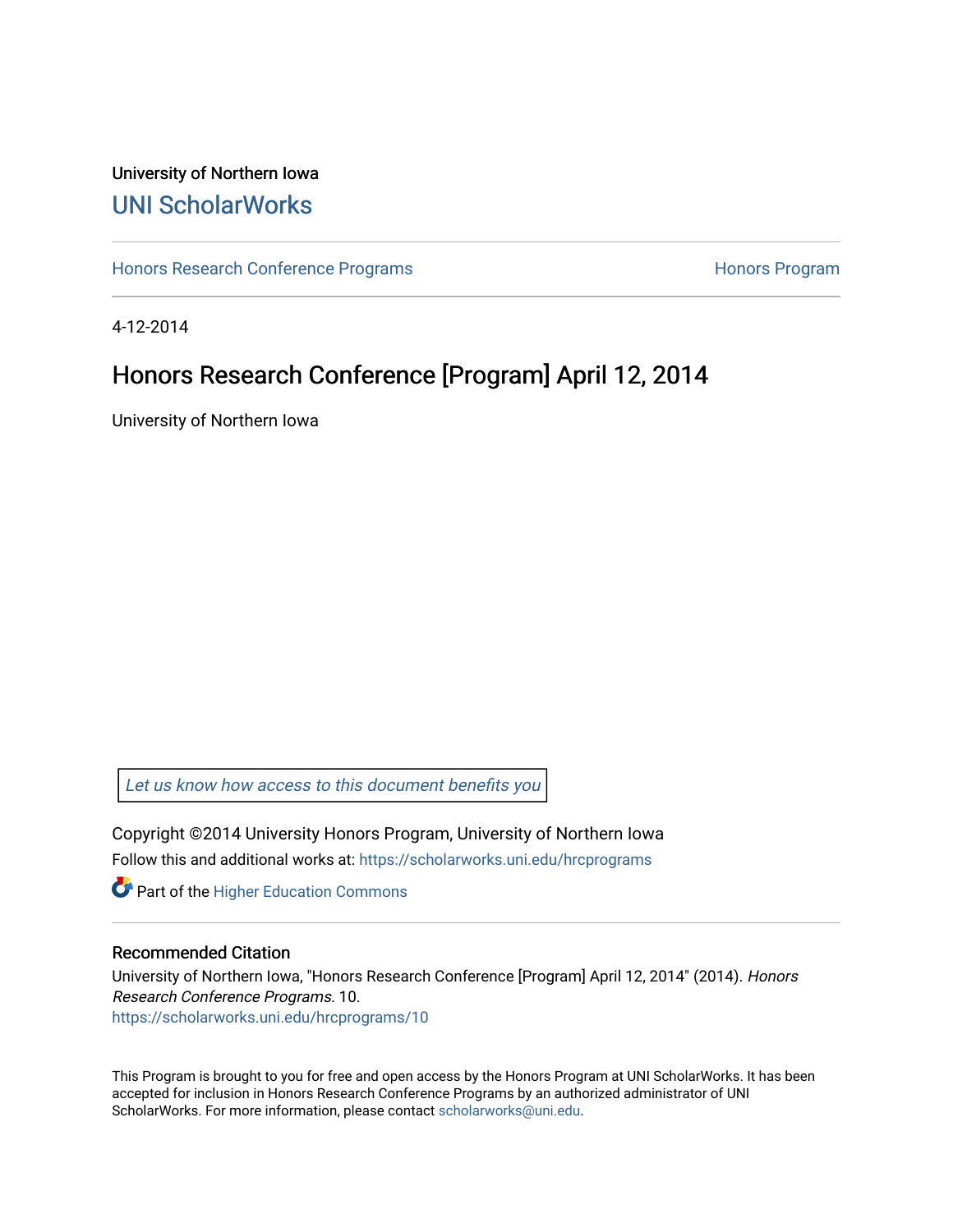## *Honors Research Conference April 12, 2014*  $\blacksquare$  , and the contract of the contract of  $\blacksquare$  , and the contract of the contract of the contract of the contract of the contract of the contract of the contract of the contract of the contract of the contract of the

| $8:30-9:00$ am   | <b>Opening Reception and Welcome</b>                                                                                                                                                                                               | Auditorium Lounge<br>2 <sup>nd</sup> Floor Lang Hall |
|------------------|------------------------------------------------------------------------------------------------------------------------------------------------------------------------------------------------------------------------------------|------------------------------------------------------|
| 9:00-9:25 am     | *Rachel Cook – Medication Noncompliance in Patients over the Age of 65: Risk Factors,<br>Problems, and Potential Solutions<br>Dr. Elaine Eshbaugh, School of Applied Human Sciences                                                | Lang 208                                             |
|                  | Meghan Opolka - Respiratory System Influence on the Inhibition of Motor Speech Programs<br>Dr. Todd Bohnenkamp, Communication Science and Disorders                                                                                | Lang $211$                                           |
|                  | Lauren Holmes - The Investigation into the Conditions of Tantalum Disulfide Nanotube Growth Lang 222<br>Dr. Laura Strauss, Chemistry and Biochemistry                                                                              |                                                      |
|                  | *Emillie Kenne - Study Abroad: An Essential Part of Language Acquisition<br>Dr. Jennifer Cooley, Languages and Literatures                                                                                                         | Lang $223$                                           |
| 9:35-10:00 am    | *Amanda Huisman - Barriers to Accessing Augmentative and Alternative Communication<br>(AAC): Pogo Boards as a Potential Solution<br>Dr. Ken Bleile, Communication Science and Disorders                                            | Lang 208                                             |
|                  | <b>Ben Lahue</b> – Management Information Systems: An Information Portal for a Major with<br>Limitless Interpretations<br>Dr. Roberta Roth, Management                                                                             | Lang $211$                                           |
|                  | Stef McGraw - Activism and Offense: A Philosophical Analysis<br>Dr. Jerome Soneson, Philosophy and World Religion                                                                                                                  | Lang 222                                             |
|                  | *Christina Johnson - La Crisis in Spain: What Has Happened and What Does the Future Hold? Lang 223<br>Dr. Jennifer Cooley, Languages and Literatures                                                                               |                                                      |
| $10:10-10:35$ am | Olivia Hawley - Raising Your Child Bilingually: Advantages and Disadvantages<br>Dr. Ken Bleile, Communication Science and Disorders                                                                                                | Lang 208                                             |
|                  | <b>Ross Curnow</b> – Surviving in the Age of Social Media: Social Media as the Technological<br>Facilitator in the Interpersonal Relationships of College Students<br>Dr. Marybeth Stalp, Sociology, Anthropology, and Criminology | Lang $211$                                           |
|                  | *Susan Johnson - The Feeling that you are where you belong: A Qualitative Analysis of Music<br><b>Groups and Student Success</b><br>Dr. Tom Hall - Communication Studies                                                           | Lang 222                                             |
|                  | *Beth Monnier - Determinants of Poverty and Strategies which Cambodia can adopt to<br>Reduce Poverty<br>Dr. Ken Brown and Dr. Imam Alam, Economics                                                                                 | Lang $223$                                           |
| $10:45-11:10$ am | Jacinda Ruggles - Positional Plagiocephaly among Tribal Societies and Contemporary Western Lang 208<br>Societies: A Comparison of Treatments, Results, and Effects<br>Dr. Tyler O'Brien, Sociology, Anthropology, Criminology      |                                                      |
|                  | Allie Simpson – The Role of Knox Genes during Simple and Compound Leaf Development in<br>the Genus Ampelopsis (Vitaceae)<br>Dr. Julie Kang, Biology                                                                                | Lang $211$                                           |
|                  | *Corey Cooling - Sustainability of Sustainability: Exploring Alternatives in Alternative Fuel<br><b>Sources</b><br>Dr. Eric O'Brien, Office of Sustainability                                                                      | Lang 222                                             |
|                  | <b>Amanda Arp</b> – Rhetoric and Science: Examining and Identifying the Rhetorical Techniques<br>Used by Students in a Composition Classroom<br>Dr. David Grant, Languages and Literatures                                         | Lang $223$                                           |